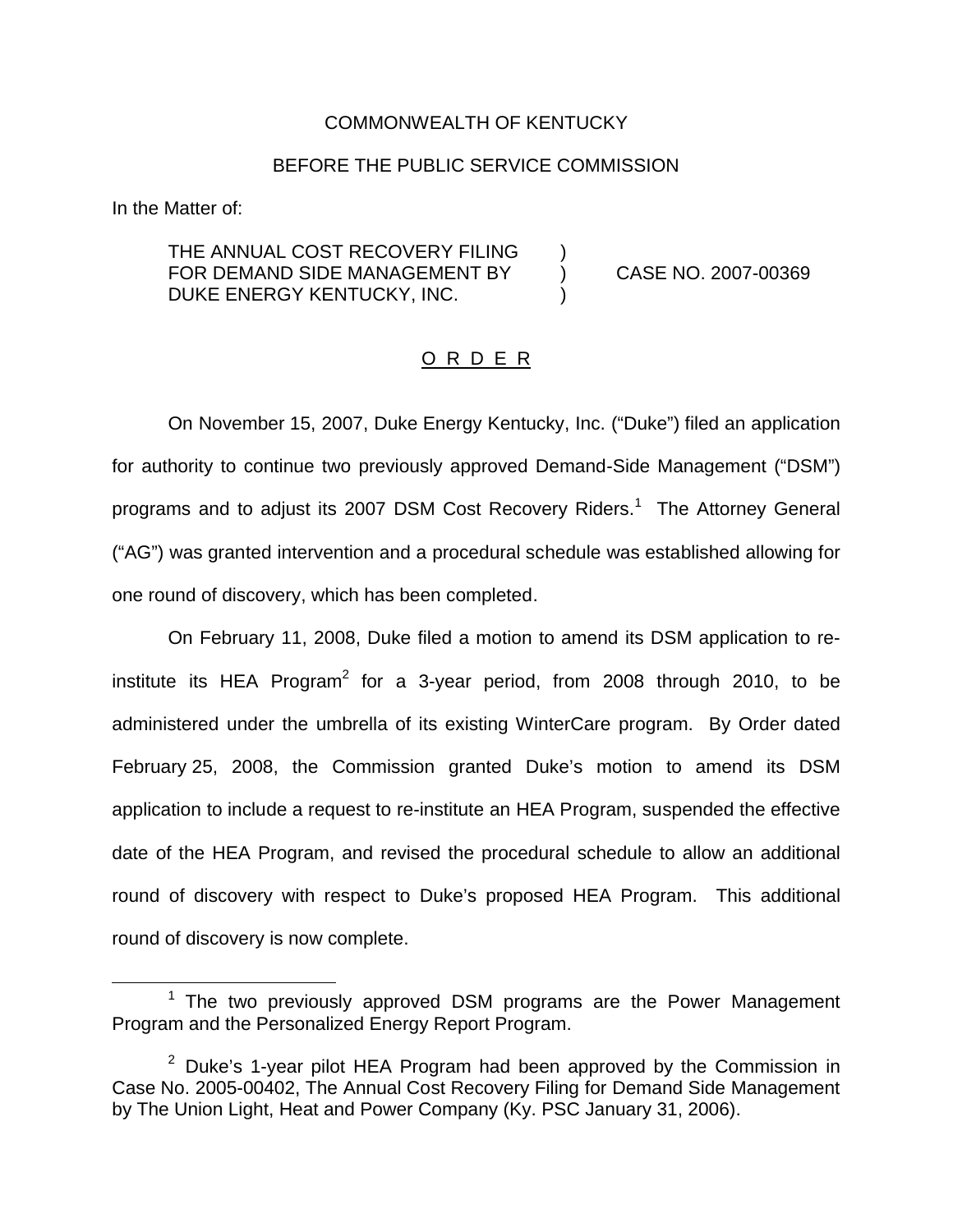Duke and the AG have filed a joint motion to bifurcate Duke's request to reinstitute an HEA Program from the remainder of its DSM application and requested a new docket number to further consider the re-institution of the HEA Program.

Based on the parties agreement to bifurcate Duke's HEA Program application from the remainder of its DSM application, the Commission finds that request to be reasonable and a docket number shall be assigned to the HEA Program application. The Commission notes, however, that the existing procedural schedule for Duke's original DSM application provides for comments to be filed by March 24, 2008, after which this case will stand submitted for a decision. Consequently, bifurcating the HEA Program may actually delay, rather than expedite, a decision thereon. While the Commission strongly believes that the implementation of an HEA Program should not be unnecessarily delayed, we will in this instance respect the parties joint request which will allow for a full and complete investigation of Duke's proposed HEA Program.

In addition, the Commission notes that the proposed HEA Program includes adjustments to Duke's DSM cost recovery riders and these adjustments will increase the total rates charged to its residential customers for gas and electric service. Therefore, Duke should provide notice, as prescribed in 807 KAR 5:011, Section 8, of the proposed rate increases to its customers. While 807 KAR 5:011, Section 8, requires that notice be given on or before an application is filed, the Commission is authorized to grant a deviation from this regulation for good cause shown. $3$  Given that Duke was not made aware of a significant shortfall in funding for low-income bill payment assistance in Kentucky until the Northern Kentucky Community Action Commission informed Duke

 $3$  See 807 KAR 5:011, Section 14.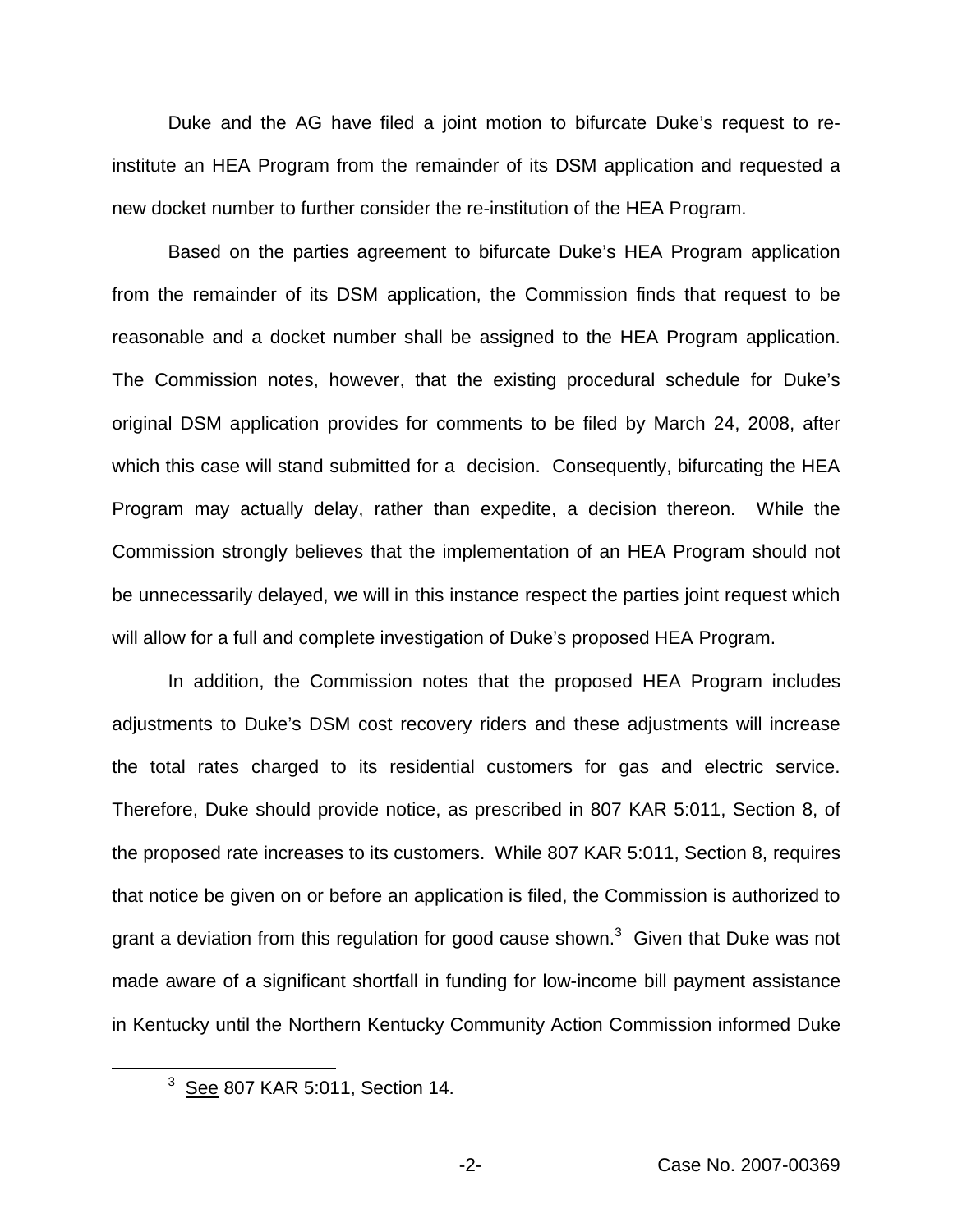of the situation in January  $2008<sup>4</sup>$ , the Commission finds that there is good cause to accept the amended application and to require that notice be given within 10 days of the date of this Order.

IT IS THEREFORE ORDERED that:

1. The parties' joint motion to bifurcate Duke's HEA Program application from its DSM application and to assign a separate docket number is granted.

2. Duke's HEA Program application shall be assigned the following docket number and case style: Case No. 2008-00100, Application of Duke Energy Kentucky, Inc. to Re-institute a Home Energy Assistance Program. A separate Order shall be entered establishing Case No. 2008-00100 to investigate Duke's proposed HEA Program, incorporating all relevant HEA Program filings into that new case, and establishing a procedural schedule. All future filings relating to Duke's HEA Program application shall be filed under Case No. 2008-00100.

3. Within 10 days of the date of this Order, Duke shall provide notice of the proposed DSM tariff rider increases to its customers in the manner prescribed in 807 KAR 5:011, Section 8, but Duke is granted a deviation from providing such notice prior to the filing of its amended application.

4. At the time notice is given, Duke shall file a duplicate of the notice with the Commission.

<sup>4</sup> Duke Energy Kentucky, Inc.'s Responses to Commission February 29, 2008 Data Requests, No. 1.